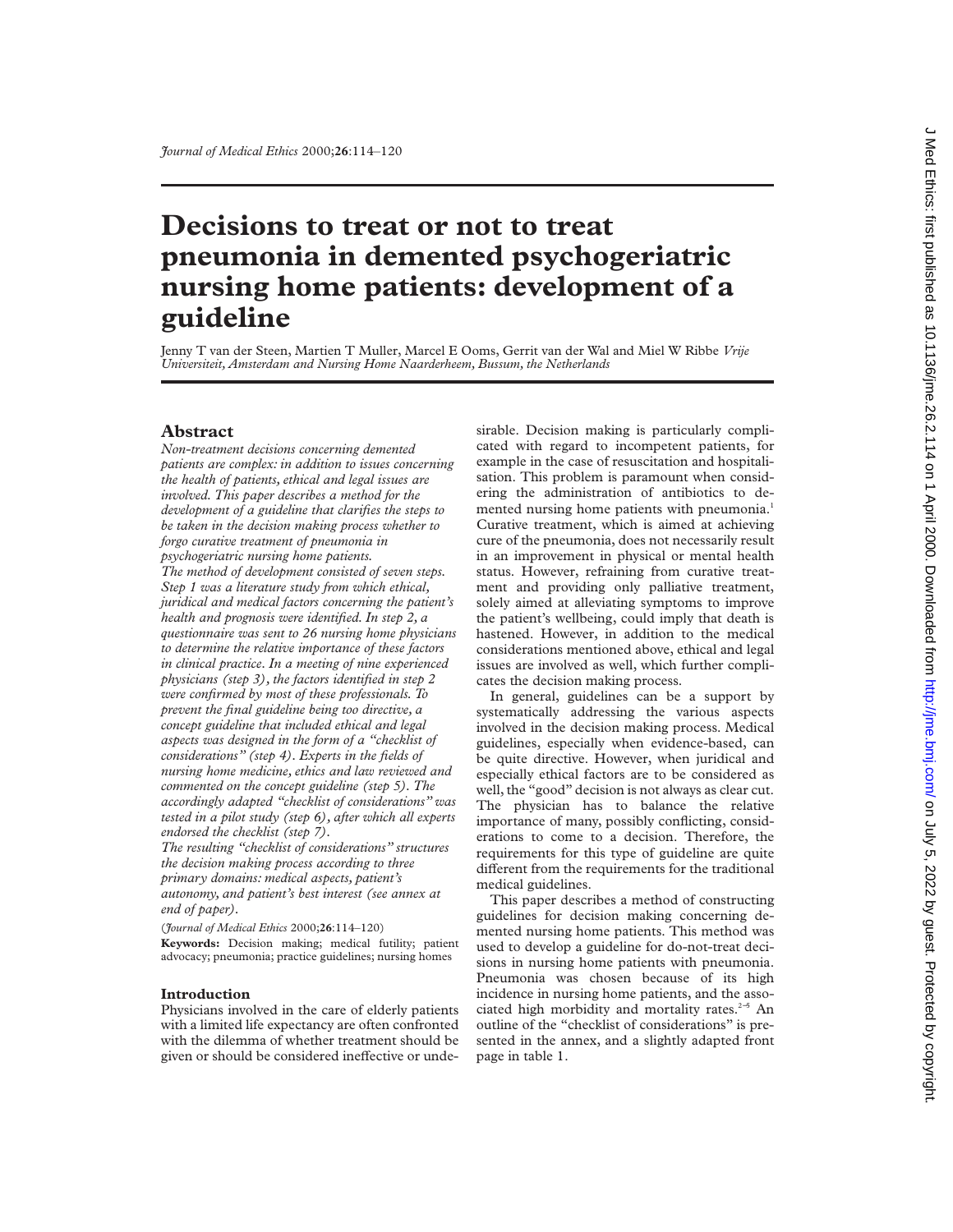*Table 1 Slightly adapted version of the front page of the 'checklist of considerations'*

#### *EMGO/HVSG Vrije Universiteit, Amsterdam*

**Points to consider in the decision process for starting or not starting a curative treatment of pneumonia in psychogeriatric patients**

#### **Instruction**

The list has been constructed as a questionnaire. Every section ends with a concluding question, after which is included a block with explanatory text, which refers to a part of, or all answer categories. Hereafter one is led to the next section which is applicable to this patient. The last page but one consists of a summarizing survey (section D), which one should fill out to visualize the main considerations on one page to be of use for the decision process.

The purpose of this list of 'points to consider' is to *assist* nursing home physicians in the decision process for starting or not starting a curative treatment of pneumonia in psychogeriatric nursing home patients. The list is *not designed to direct the physician* to a certain treatment decision. Structuring the decision process is done by *carefully and systematically recording* some medical aspects, and especially the aspects that are important to consider in the decision process from a legal and ethical point of view. Naturally, in all cases the responsibility for the final decision lies in the hands of the responsible treating physician.

The main guiding variables in the decision process are:

- 1. the expected *effect* of a curative treatment from the medical perspective;
- 2. the patient's *wish*: a living will, or the reconstruction of the wish;
- 3. the patient's *best interest* in case the wish of the patient is not clear, or remains unknown.

#### **Definitions Experts**

*(Intentionally) curative treatment of pneumonia:* The following experts have commented on the list of points to a treatment of pneumonia that has achieving cure as the primary goal. Explanation: this is irrespective of the chance of success of curing pneumonia. The treatment consists of antibiotics, which can be combined with (re)hydration. Nevertheless, the course of the disease may necessitate installing palliative treatment as well.  $Palliative treatment of peneumonia:$ 

- a treatment whose primary goal is not cure, but is aimed at treating the symptoms of the pneumonia.
- Explanation: the aim of this is to improve the patient's wellbeing and quality of life. Palliative use of antibiotics - when achieving cure is not the primary goal - can be meant by this as well.

This list with points to consider has been autorized by the Dutch Society for Nursing Home Physicians (NVVA) for the present, on behalf of the Pneumonia Study.

© EMGO-Institute August 1997

## **Methods**

STEP 1: STUDY OF LITERATURE

The Medline database was used to search the medical literature from 1987 to 1994, for papers dealing with prognostic factors and other possible factors that can play a role in the decision making process about whether to treat pneumonia or other infections curatively. Only those studies were selected in which at least some of the participants were psychogeriatric nursing home patients. The bibliographies of all the papers identified were reviewed, as well as the indices (1987-1993) of relevant journals that were not included in the Medline database. The literature search was repeated twice during the whole process in order to identify more recent literature.

#### STEP 2: INFORMATION FROM CLINICAL PRACTICE

The aim of this step was: a) to examine the relative importance in clinical practice of the medical, juridical and ethical factors identified in the literature search, and b) to identify additional factors which could be considered important. For this purpose, a questionnaire was designed and sent to a jury of 26 nursing home physicians (NHPs) who had experience in nursing home medical practice and were associated with the university. The questionnaire was anonymous. Table 2 shows the topics that were addressed.

#### STEP 3: CONSENSUS MEETING OF MEDICAL PROFESSIONALS

*J J M van Delden, MD, PhD (the Netherlands) Prof H M Dupuis, PhD (the Netherlands) L Emanuel, MD, PhD (USA)*

*C M P M Hertogh, MD, PhD (the Netherlands)*

*Prof H D C Roscam Abbing, LLD (the Netherlands)*

*Prof H Kuhse, PhD, (Australia)*

*Prof J M Stanley (USA)*

A meeting of nine experienced NHPs was held to investigate the need for this specific guideline and to reach consensus about the factors (medical, ethical, juridical and also procedural aspects) to be

included in such a guideline, based on the results of the literature search and the questionnaire, as well as their expert opinion. In addition, how certain they were about the decision being the right one was discussed.

#### STEP 4: DESIGN OF A CONCEPT GUIDELINE

As information and consensus on the medical factors determining the usefulness of curative treatment for pneumonia were lacking, it was decided to develop a "checklist of considerations", based mainly on ethical and juridical issues. Medical issues were addressed in general terms only.

# STEP 5: CONSULTATION OF (INTER)NATIONAL

### EXPERTS

To ensure widespread support for the "checklist of considerations", five national and three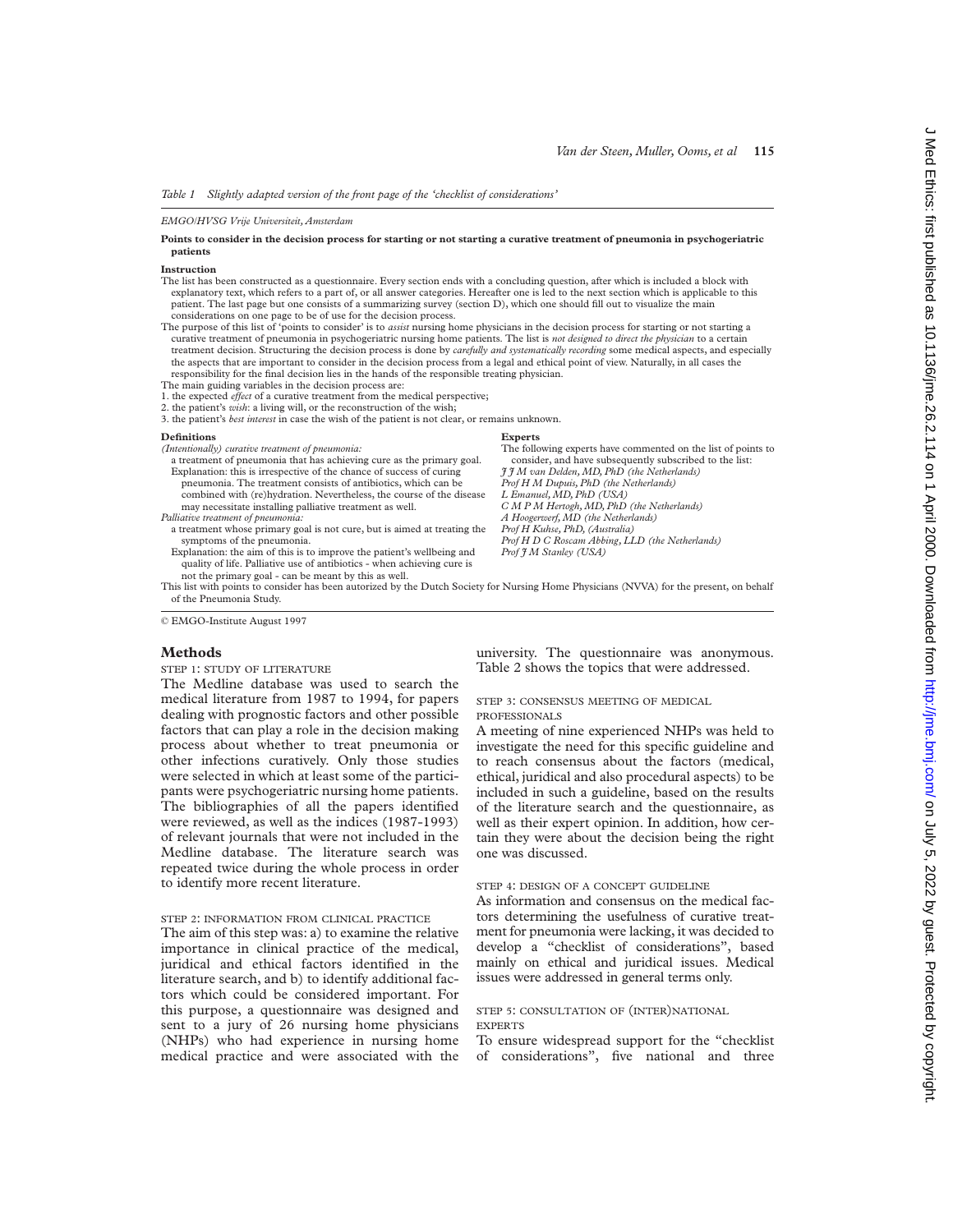#### **116** *Decisions to treat or not to treat pneumonia in demented psychogeriatric nursing home patients: development of a guideline*

*Table 2 Topics addressed and form of questions on the questionnaire for nursing home physicians on important factors for the decision to treat or not to treat pneumonia curatively in psychogeriatric patients (step 2)*

| Topic |                                                                                                                   | Form of questions                                                                                      | Analysis                                                              |  |
|-------|-------------------------------------------------------------------------------------------------------------------|--------------------------------------------------------------------------------------------------------|-----------------------------------------------------------------------|--|
|       | 1. The individual value that is attached to factors<br>concerning the patient's health status                     | a list of factors with a 5-point scale to rate the<br>importance of the factor                         | descriptive                                                           |  |
|       | 2. Factors considered important but not included<br>under 1                                                       | open-ended question with a 3-point scale to<br>rate the importance of the factor                       | descriptive                                                           |  |
|       | 3. The importance and role of family or other<br>representatives of the patient in the decision<br>making process | set of pre-structured questions                                                                        | descriptive                                                           |  |
|       | 4. The importance and role of the nursing staff in the<br>decision making process                                 | set of pre-structured questions                                                                        | descriptive                                                           |  |
|       | 5. Decisive status (ie importance for the outcome of<br>the decision) of the already mentioned factors            | list of factors rated for importance on an<br>interval scale from 0 (unimportant) to 10<br>(important) | calculation of a mean value,<br>median value and mode of<br>each item |  |

international experts in the fields of nursing home medicine, ethics and law were consulted. They were sent the conceptual, that is to say, the initial "checklist of considerations", and a questionnaire containing questions about their agreement or disagreement with each separate section of the list and the usefulness of the checklist as a whole. The experts were asked to state the reason for any disagreements and to suggest alternatives.

# STEP 6: PILOT STUDY

Subsequently, a pilot study was performed to detect potential misinterpretation of the text and to evaluate the practical applicability of the checklist. Five nursing home physicians were asked to use the checklist either for two consecutive patients for whom they made a decision as to whether to treat pneumonia curatively, or else to complete it for two previous cases.

#### STEP 7: APPROVAL AND AUTHORISATION

In order to obtain a high level of professional acceptance, the "checklist of considerations" was submitted to the international experts of step 5 for approval. Partial approval or approval with specific individual comments, was also an option. Finally, in order to obtain the status of a national guideline, the Dutch Society for Nursing Home Physicians (NVVA) was asked to authorise the "checklist of considerations".

## **Results**

The literature review identified reports and a discussion paper, $6$  as well as many opinionative articles potentially related to withholding curative treatment in psychogeriatric nursing home patients. Besides these, Dutch reports from leading societies on the acceptability of terminating life in incompetent patients were identified'7–10 along with the national Dutch Law on the Medical Treatment Agreement (1995). Factors concerning health status and prognosis that could play a role in the decision making process were reported on in numerous studies of community-acquired pneumonia in adult hospitalised patients; these were reviewed in a meta-analysis in 1996 by Fine *et al*. 11 Prognostic information concerning treatment of patients with fever<sup>12-14</sup> or lower respiratory tract infections<sup>15</sup> in demented (nursing home) patients was available, but not specifically for pneumonia patients. Specific guidelines for seriously demented patients appeared to be available neither in the Netherlands, nor elsewhere. However, the need to implement standards for decision making in the care of severely demented patients was confirmed by several authors.<sup>16–18</sup> Repetition of the literature search did not deliver any specific guideline on whether to treat pneumonia curatively in elderly patients. Recently, a report was published on the treatment of elderly pneumonia patients concerning, however, mainly hospitalised patients.<sup>19</sup> Two recent studies on pneumonia mortality in nursing home patients treated with antibiotics did reveal some prognostic factors<sup>20 21</sup> which are directly relevant to the "checklist of considerations".

The results of the questionnaire on clinical practice (step 2) are presented in table 3. Twenty NHPs (77%) responded. Almost all respondents (95%) rated the "overall" physical condition of the patient "important" or "very important" when making the treatment decision. The estimated life expectancy (75%), active or passive communication skills (60%), and the severity of dementia (60%) were considered either very important or important factors by most of the responding NHPs as well. When asked about important somatic factors that were not mentioned in the questionnaire, the NHPs gave a wide variety of answers. Most frequently mentioned  $(n = 6)$  was the patient's wellbeing, also described as "mood" or "will to live", before the onset of pneumonia. Sixteen additional factors were mentioned, most of them related to the patient's prognosis or suffering. According to 55% of the NHPs, contact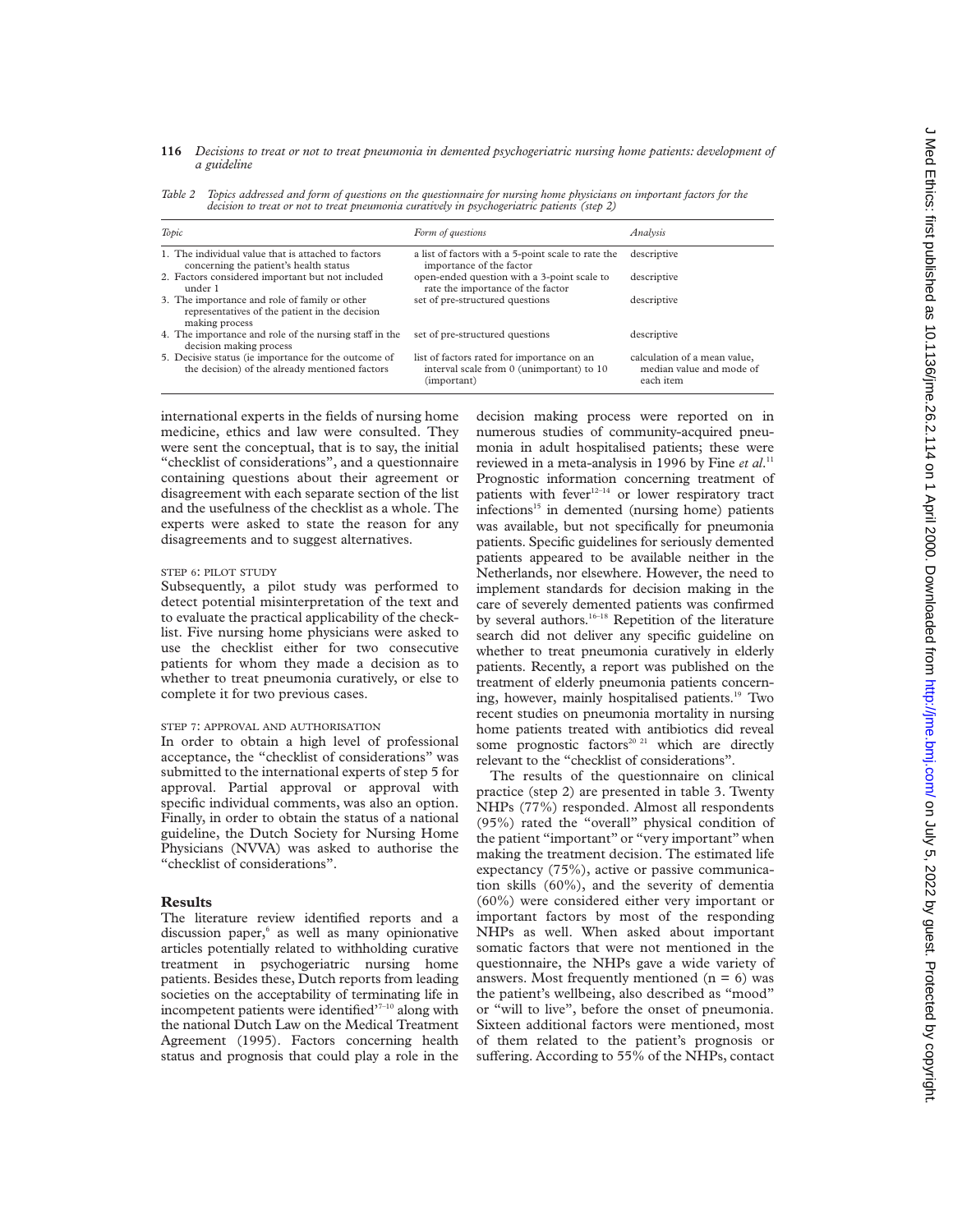|                                            | Degree of importance (% of NHPs) |                 |                                   |                        |                               |  |
|--------------------------------------------|----------------------------------|-----------------|-----------------------------------|------------------------|-------------------------------|--|
| Medical factors                            | $1$ (very<br>unimportant)        | 2 (unimportant) | 3 (slightly<br><i>important</i> ) | 4 ( <i>important</i> ) | 5 (very<br><i>important</i> ) |  |
| Overall physical health status             |                                  |                 |                                   | 65                     | 30                            |  |
| Estimated life expectancy                  |                                  |                 | 25                                | 45                     | 30                            |  |
| Communication skills (active and passive)* |                                  | 15              | 20                                | 35                     | 25                            |  |
| Severity of dementia                       |                                  | 10              | 30                                | 40                     | 20                            |  |
| Pressure ulcers                            |                                  | 20              | 35                                | 35                     | 10                            |  |
| Mobility                                   | 20                               | 45              | 25                                | 10                     |                               |  |
| ADI.                                       | 10                               | 50              | 35                                |                        |                               |  |
| Incontinence                               | 50                               | 40              | 10                                |                        |                               |  |

*Table 3 The value attributed to medical factors concerning the patient's health status (table 2, topic 1) when making treatment decisions concerning psychogeriatric patients with pneumonia, as rated by 20 nursing home physicians (NHPs)*

\*1 NHP did not answer this question.

with the family of the patients (topic 3 in table 2) should always take place the moment pneumonia occurs. Different reasons were given for this: reconstructing the wish of the patient, asking for the family's opinion on the best treatment, or merely informing them about the treatment decision. According to the remaining 45% of the NHPs, contact with the family was not always necessary, mainly when the patient's wish was already known, or when the family was not involved with the patient. All NHPs, however, were of the opinion that contact with the nursing staff should always take place. For this purpose, the same reasons as with "contact with the family" were mentioned. Less significance, however, was given to the role of the nursing staff in reconstructing the patient's wish (15% for nursing staff, versus  $35\%$  for the family). As far as decisive factors are concerned, the highest scores for the degree of importance (median score 9 on a 10-point scale) were given to the items "the patient's health prior to the onset of pneumonia", "medical sense/futility to treat (non-)curatively", and "the previously expressed wish of the patient to be treated curatively". The "expected physical health status of the patient in case of cure (prognosis)" ranked fourth. Items with median and mode scores less than nine included the wish of the family and of the nursing staff to treat the patient curatively, the severity of dementia and success achieved by curative treatment of pneumonia in the past. Least important, according to most of the NHPs (mode 0), were comorbidity and the burden on the patient due to the treatment, or the burden on the patient due to the pneumonia itself.

The participating experienced professionals consulted during the consensus meeting (step 3) reported that the results of the questionnaire were on the whole in accordance with their concept of clinical practice. The professionals agreed that if no explicit wish had been expressed, the patient's physical condition before the onset of pneumonia

was the most important criterion for determining whether or not to treat the patient curatively. There was no consensus, however, on which specific aspects of the patient's physical condition should be considered (for example, ongoing weight-loss, insufficient fluid intake, etc).

In general, the (reconstructed) wish of the patient was considered to be very important, though not always decisive. The wish of the family (ie not the reconstructed wish of the patient) and the opinion of the nursing staff could be considered in decision making, but should never be decisive. Nevertheless, the more a physician was in doubt, the more the opinion of family and nursing staff was taken into account. Predicting the outcome of a specific treatment for an individual patient was considered to be very difficult, although some professionals were reasonably confident that their estimates were usually accurate when prognostic factors such as the degree of dyspnoea, the presence of tachypnoea and the intake of fluids were taken into account. The necessity for a guideline concerning nontreatment decisions to do with pneumonia in demented nursing home patients was fully confirmed by six of the nine professionals. Of the remaining three, only one did not feel the need for any support by means of a guideline.

For the next step (step 4), the project group decided to construct the guideline in the form of a "checklist of considerations". A guideline in the form of a traditional protocol was considered to be too directive. The checklist was based on the results of the first three steps. A front-page (table 1) was added, explaining the origin, purpose, structure and definitions.

In the next step (step 5), all the invited experts agreed to take part in the expert panel and gave their comments on the first concept. The only major adaptation was made for the section "medical aspects". This section was cleared of ethical aspects, which were moved to a new "best interest" section. Possible harmful medical effects,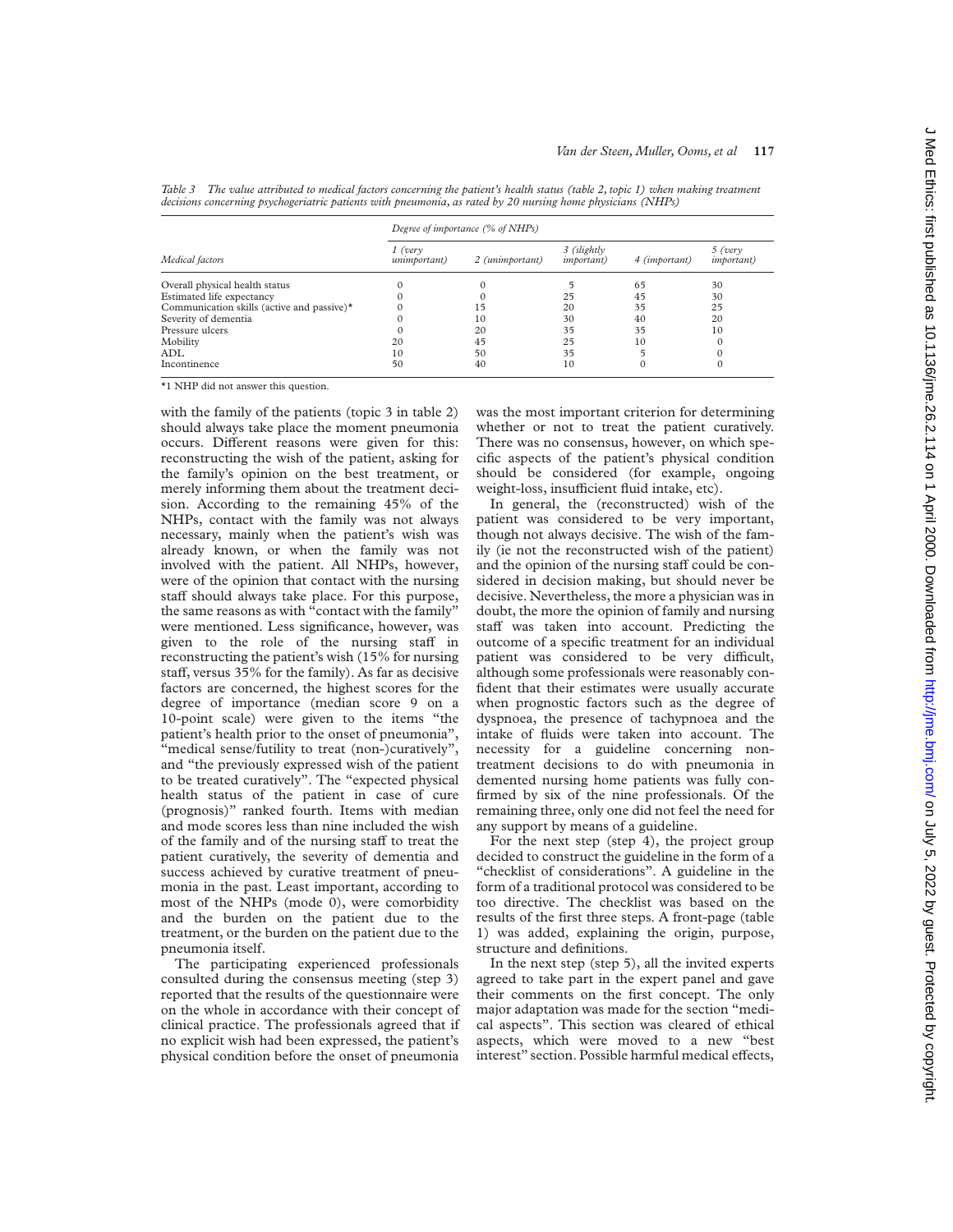## **118** *Decisions to treat or not to treat pneumonia in demented psychogeriatric nursing home patients: development of a guideline*

ie the "burden of treatment", were separated from other medical aspects. Some questions were reformulated to prevent biasing the physician.

As a result of the pilot study (step 6), further adaptations were made. The main adaptation concerned the summary, which until then determined the routing of the checklist. This proved to be impractical and confusing. The summary was made optional, for example one could give a short overview of a complex case.

In step 7, all the experts who were consulted in step 5 now approved of the "checklist of considerations" as a whole, though some of the experts still required minor (mainly textual) adaptations. Subsequently, the Dutch Society for Nursing Home Physicians (NVVA) granted authorisation for use of the checklist in an evaluation study.

# **Discussion**

With the method described above, it proved to be possible to develop a nationally and internationally approved "checklist of considerations" for end-of-life decisions in psychogeriatric patients, ie the decision whether or not to treat pneumonia curatively. Though timeconsuming—it took three years to develop the complete checklist—the method guarantees input from the literature and the nursing home profession, as well as input from experts in other disciplines. Widespread support was obtained from renowned experts, as well as from the Dutch Society for Nursing Home Physicians, which will greatly enhance the acceptance of the guideline.

It has been widely accepted that physicians should be guided by four ethical principles: respect for autonomy, doing good, doing no harm, and justice. In daily practice, medical decision making is mainly guided by medical considerations. This is confirmed by the results of the questionnaire and the meeting of professionals, and is reflected in the "checklist of considerations", as medical effectiveness of the treatment is required and is considered first (doing good and doing no harm). However, information from the literature on prognostic factors was scarce and of poor quality, and, moreover, no consensus could be reached on these medical prognostic factors. Therefore, this aspect had to be presented in general terms, so that a physician could make his/her own judgment. The second main point of the "checklist of considerations"is the patient's wish. Most NHPs and professionals thought the wish of the patient expressed when the patient was still competent was important, though medical considerations prevailed, according to the questionnaire and the meeting of professionals. Of course, the patient's wish should be respected (autonomy). Most psychogeriatric patients, however, can no longer grasp the consequences of their decision, or are incapable of communicating their wishes. When direct information about the wish of the patient is not available, the family or representative should be asked to reconstruct the patient's wish. Though the wish of the family itself was not regarded as decisive, most of the NHPs and experts agreed that the family should be *involved* in the decision making process. The position of the nursing staff was also thought to be important. The fourth principle, justice, is implicitly reflected in the checklist: only costs and benefits for the individual, and not for the community, are at stake. In order to make a decision based on ethical principles, information about the patient characteristics that determine the course and consequences of pneumonia is also necessary. As these characteristics are still largely unknown, both the physician and the family are compelled to give their personal opinion of what is in the patient's best interest when the patient's wish is unknown. This constitutes the third main point on the "checklist of considerations".

Although the "checklist of considerations" has been developed for use by NHPs in the Netherlands, and for the specific decision about whether to treat pneumonia curatively in psychogeriatric patients, the problem addressed here is universal. Thus, the method may very well be applicable for developing guidelines to cover the broader scope of non-treatment decisions in incompetent patients. It took a long time to complete the development process, mainly due to the many refinements that had to be made. As these pitfalls can now be avoided, we are confident that developing a new guideline according to this method will be much less time-consuming. According to the nature and extent of the underlying evidence and international variations in law, the process of developing guidelines might need to be adapted for each end-of-life decision. If the literature does not provide sufficient basis for guideline formulation, other sources of information can be used (expert opinion, extrapolation of the results of studies with a different population, analysis of routinely collected data).<sup>22</sup> The information provided by the ultimate users of the "checklist of considerations", ie NHPs, is especially important in terms of the applicability and acceptability of the guideline.

The relative weight of each prognostic factor will be evaluated in a subsequent prospective study, designed to produce data on prognosis (chance of cure, quality of life) of both curatively and palliatively treated patients. The resulting indicators for the prognosis will be included in the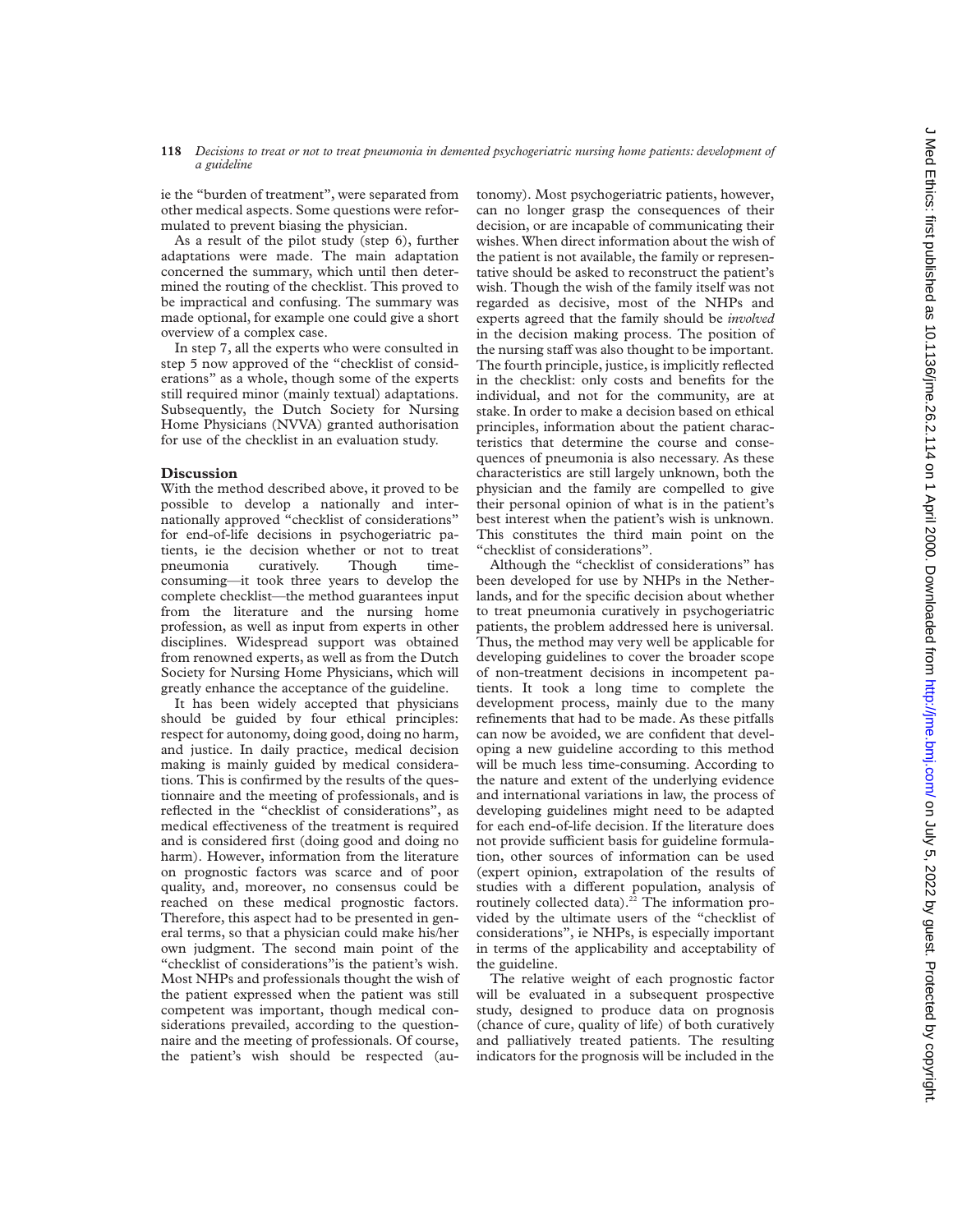"checklist of considerations". Rigorous evaluation is needed to investigate the actual effect of guidelines on practice. $23$  Meanwhile, we have investigated the acceptance of the contents, and the

applicability of the "checklist of considerations" in practice. A further paper, evaluating the "checklist of considerations" is currently submitted for publication.

*Annex Summarising survey of the 'checklist of considerations'*

Copy the results of the preceding pages, as far as applicable.

|       | Copy the results of the preceding pages, as far as applicable.                                                                                                                                                                                                                                                                                                                                                                                                                                                                                                                                                                                                                                                                                                              |  |  |  |  |
|-------|-----------------------------------------------------------------------------------------------------------------------------------------------------------------------------------------------------------------------------------------------------------------------------------------------------------------------------------------------------------------------------------------------------------------------------------------------------------------------------------------------------------------------------------------------------------------------------------------------------------------------------------------------------------------------------------------------------------------------------------------------------------------------------|--|--|--|--|
|       | Completing the summary is optional.                                                                                                                                                                                                                                                                                                                                                                                                                                                                                                                                                                                                                                                                                                                                         |  |  |  |  |
|       | A.1.6 Is an intentionally curative treatment indicated for this patient?<br>$\Box$ yes, indicated<br>$\Box$ I don't know<br>no, not indicated<br>A physician is not compelled to act if this is not medically effective. Moreover, a request to treat can not be honoured if the<br>treatment at issue is not in agreement with the medical professional standards. According to - among others - $CAL178$ starting a<br>treatment is undesirable if it is considered to be not medically effective, irrespective the wishes and opinions of the patient and<br>other persons involved.<br>There should be a dialogue, however, with the nursing staff and the patient's representative(s), explaning the undesirability of<br>installing treatment which is not effective. |  |  |  |  |
| A.2.3 | How physically and/or psychically burdensome would the total curative treatment - antibiotics and (re)hydration - be for the<br>patient?                                                                                                                                                                                                                                                                                                                                                                                                                                                                                                                                                                                                                                    |  |  |  |  |
|       | $\Box$ very burdensome<br>$\Box$ somewhat burdensome<br>$\Box$ not or little burdensome<br>When choosing the best treatment, beside the medical effectivity, the burden of treatment plays a part.<br>B.1.4 Is the patient sufficiently mentally competent, and if so, what treatment does the patient want?                                                                                                                                                                                                                                                                                                                                                                                                                                                                |  |  |  |  |
|       | insufficiently competent<br>sufficiently competent, wants curative<br>sufficiently competent, wants palliative<br>П<br>treatment<br>treatment                                                                                                                                                                                                                                                                                                                                                                                                                                                                                                                                                                                                                               |  |  |  |  |
|       | In this situation, merely the present wish of the patient applies and the rules for informed consent must be adhered to. Neither a<br>living will, nor family nor representative(s) play a role in the decision process.<br>B.2.9 What is the purport of the living will?                                                                                                                                                                                                                                                                                                                                                                                                                                                                                                   |  |  |  |  |
|       | unclear/absent<br>$\Box$ patient wants curative treatment $\Box$ patient wants palliative treatment<br>In the WGBO(Dutch law) a negative living will has been given a legal status. A physician is compelled to follow the will when the<br>patient does not wish a curative treatment, unless there are sufficient grounds (as mentioned in B.2.5–B.2.8) not to do so.<br>As a rule, there should be a dialogue with the nursing staff and the patient's representative(s). The living will, however, is decisive.                                                                                                                                                                                                                                                         |  |  |  |  |
|       | $B.3.9$ What is the purport of the reconstruction of the patient's will according to the representative(s)?<br>$\Box$ absent/doubt/opposing opinions $\Box$ intentionally curative treatment<br>$\Box$ palliative treatment<br>According to the WGBO, appointed as well as unappointed representatives have the authority to take decisions on the patient's<br>behalf. The physician, however, retains his or her responsibility to test these decisions for medical effectiveness, and whether the                                                                                                                                                                                                                                                                        |  |  |  |  |
| B.4.7 | representatives are actually reconstructing the wish of the patient (which has been tested in part B.3).<br>What is the purport of the reconstructed patient's wish according to the other involved professional carers?<br>doubt/opposing opinions<br>$\Box$ intentionally curative treatment<br>$\Box$ palliative treatment                                                                                                                                                                                                                                                                                                                                                                                                                                               |  |  |  |  |
| C.5   | The nursing staff and other (para)medics are not authorized to make decisions. The treating physician retains this responsibility.<br>Which treatment seems to be in the patient's best interest?<br>$\Box$ doubt/opposing opinions<br>$\Box$ intentionally curative treatment<br>$\Box$ palliative treatment<br>Finally, the physician bases his or her choice of the treatment on what is in the patient's best interest.                                                                                                                                                                                                                                                                                                                                                 |  |  |  |  |

© EMGO-Institute 1997

#### **Acknowledgements**

We wish to thank A van Bemmel, MD; J F J M van Berkel, MD; V G M Chel, MD; W Deerenberg-Kessler, MD; J J M van Delden, MD, PhD; C M P M Hertogh, MD, PhD; J F Hoek, MD; P van Houten, MD; J van Willigen, MD, all of whom are nursing home physicians, for participating in the consensus meeting. The valuable and often time-consuming contributions of the national and international experts as mentioned in table 1 are highly appreciated. We thank the Board of the Dutch Society for Nursing Home Physicians (NVVA) and G L Schut, MD, PhD, Chairman of the Quality Committee, for their work on the authorisation of the guideline and Ellen Kampers for her administrative work.

## **Funding**

The study is funded by the Dutch Ministry of Public Health, Welfare and Sports (VWS). The pilot study was funded by Society "Het Zonnehuis".

*Jenny T van der Steen,MSc,is an Epidemiologist and Principal Researcher on the "Pneumonia Study" which has two main goals: identification of prognostic factors for pneumonia in psychogeriatric nursing home patients, and development and evaluation of the "checklist of considerations". In 1995/96 she performed a pilot study; in July 1996 she was appointed as a PhD student in the Institute for Research in Extramural Medicine (EMGO-Institute) of the Vrije Universiteit, Amsterdam, the Netherlands, to continue with her main study on pneumonia.Data collection for*